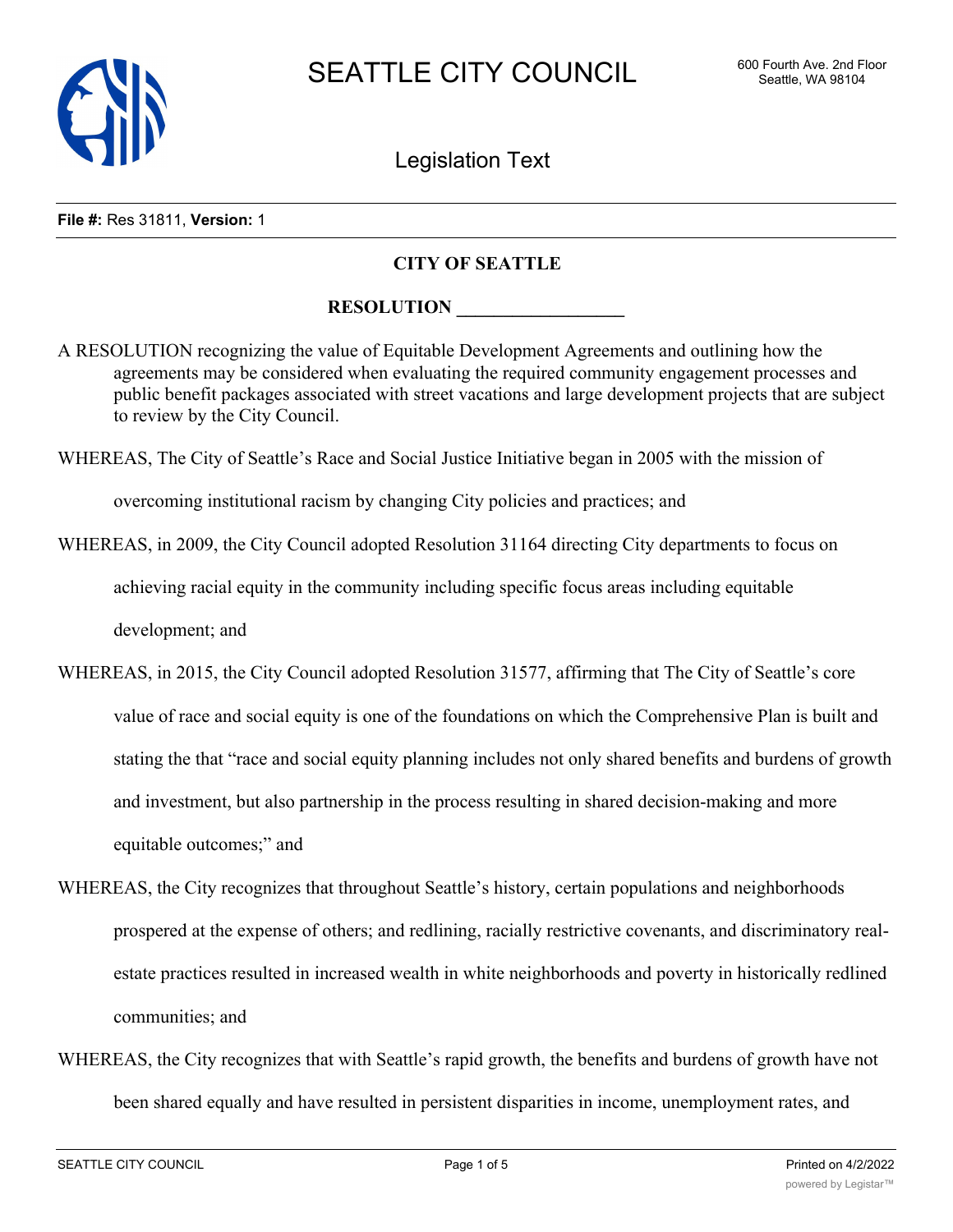homeownership; and

- WHEREAS, the City is committed to addressing displacement and equitable development through our Equitable Development Initiative and other policies and practices; and
- WHEREAS, the City's 2016 Growth and Equity Analysis defines equitable development as "[p]ublic and private investments, programs, and policies in neighborhoods taking into account past history and current conditions to meet the needs of marginalized populations and to reduce disparities so that quality of life outcomes such as equitable access to quality education, living wage employment, healthy environment, affordable housing and transportation are equitably distributed for people currently living and working here, as well as for new people moving in;" and
- WHEREAS, the Council has demonstrated interest and commitment to pursuing creative strategies for equitable development including hosting a Lunch-and-Learn on Community Benefits Agreements on January 11, 2017, with community experts from across the country and local organizations interested in equitable development; and
- WHEREAS, the Council recognizes that the outcomes of third party agreements between developers and equitable development community stakeholders can result in outcomes that can work toward City goals of race and social equity; NOW, THEREFORE,

# **BE IT RESOLVED BY THE CITY COUNCIL OF THE CITY OF SEATTLE, THE MAYOR CONCURRING, THAT:**

Section 1. The City of Seattle (City) recognizes the value of community-driven Equitable Development Agreements (EDAs). An EDA is a community benefits agreement (CBA) rooted in the needs and selfdetermination of stakeholders that have been historically marginalized in society or the economy. CBAs are third-party agreements between a developer and a community. CBAs emerged as a tool for people negatively impacted by growth and development to participate in the benefits of a specific project, though over time CBAs have become more ambiguous and do not always include equity stakeholders.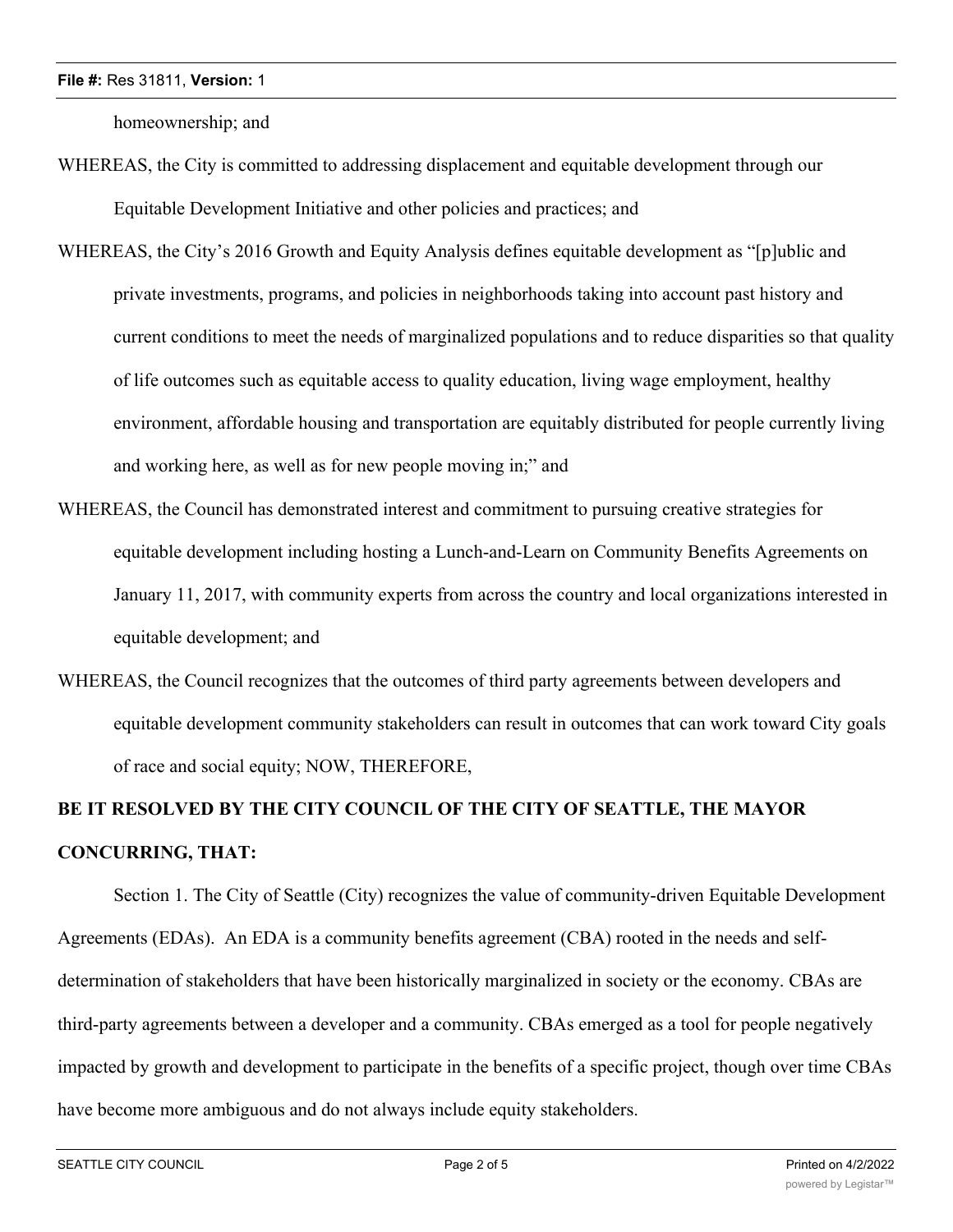### **File #:** Res 31811, **Version:** 1

Section 2. The City Council may acknowledge the existence of an EDA when reviewing a petitioner's or applicant's proposed public benefit package or evaluating the community engagement process that are required components of a street vacation petition, an application to adopt or amend a major institution master plan, or any other applications for large development projects that are subject to review by the City Council.

Section 3. The City Council recognizes that EDAs are not a required component of street vacation petitions or development applications; the City is not a party to EDAs; and the City is not responsible for implementing or enforcing EDAs.

Section 4. When reviewing an EDA, Councilmembers may consider:

A. EDA Stakeholders: Racial and social equity requires centering the people who have been marginalized in decision-making and have been historically harmed by economic inequality, racial discrimination, or social exclusion. EDA stakeholders include organizations or institutions representing: lowincome households; people of color, immigrants, refugees, and indigenous people; people experiencing homelessness; seniors and people with disabilities; people who need economic opportunity and face institutional barriers to good jobs, such as racism or sexism; low-wage workers impacted by a project in some way, either as current workers at another location or the future workforce at the project location, especially women and people of color; and LGBTQ people, especially those at risk of displacement from historically queer-friendly neighborhoods. EDAs are entered into by EDA stakeholders. The City Council shall consider if the EDA reflects a process that: (1) actively centered individuals and organizations representing historicallymarginalized communities in the decision-making process; and (2) was transparent, inclusive, and accessible to the EDA stakeholders.

B. EDA Outcomes: The City Council may opine on the degree to which the EDA will foster equitable development outcomes identified by the EDA stakeholders. Factors include, but are not limited to, the degree to which the EDA:

1. Addresses historic and current racial and social injustice;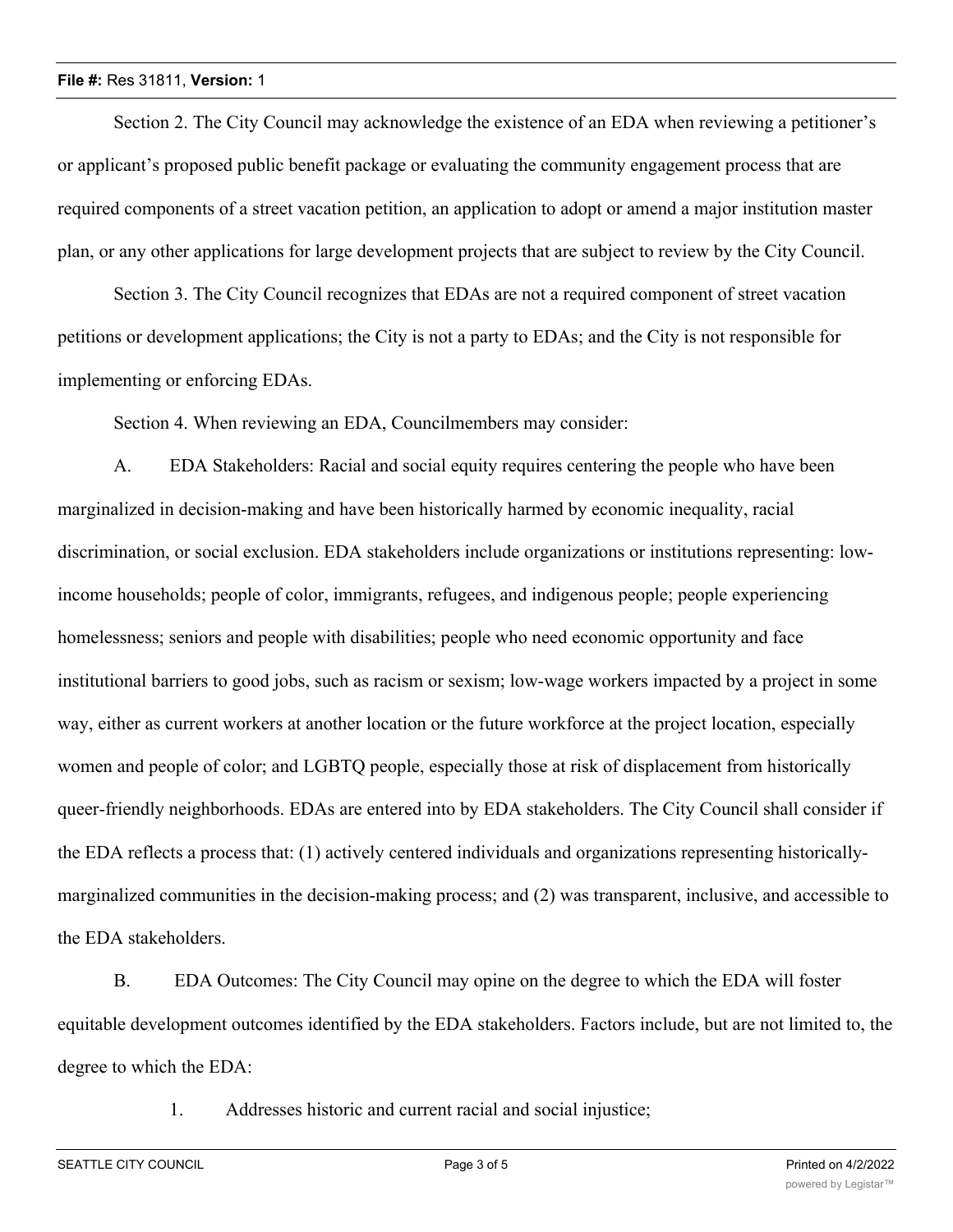### **File #:** Res 31811, **Version:** 1

2. Advances self-determination and control of resources for marginalized groups;

3. Preserves community dignity and culture;

4. Creates economic equity, especially through increased community wealth, local

prosperity, and family-supporting jobs;

5. Fosters workplace dignity and democracy;

6. Prevents residential, commercial, and cultural displacement of communities;

7. Preserves and supports small, community-serving, and culturally-relevant businesses;

8. Creates equity outcomes that are proportionate to the scale of private wealth generation for the developer and investors;

9. Considers the role future property owners, tenants, subtenants, operators, contractors, or other entities who occupy the development will have in working towards equitable outcomes identified in the EDA; and

10. Results in a binding agreement between a developer or project owner and EDA stakeholders with lasting benefits. The binding agreement should include:

a. Specific terms describing the responsibilities of all parties subject to the EDA;

b. Clear timeframes for implementing each provision; and

c. A system for monitoring and enforcing that requires participation and oversight

from all parties subject to the EDA.

Section 5. The City Council may consider best practices when opining on the effectiveness of an EDA, including whether the EDA includes explicit plans for community accountability, implementation, and enforcement.

Adopted by the City Council the \_\_\_\_\_\_ day of \_\_\_\_\_\_\_\_\_\_\_\_\_\_\_\_\_\_\_\_\_\_\_\_\_, 2018, and signed by me in open session in authentication of its adoption this \_\_\_\_\_\_\_ day of \_\_\_\_\_\_\_\_\_\_\_\_\_\_\_\_\_\_\_\_\_\_, 2018.